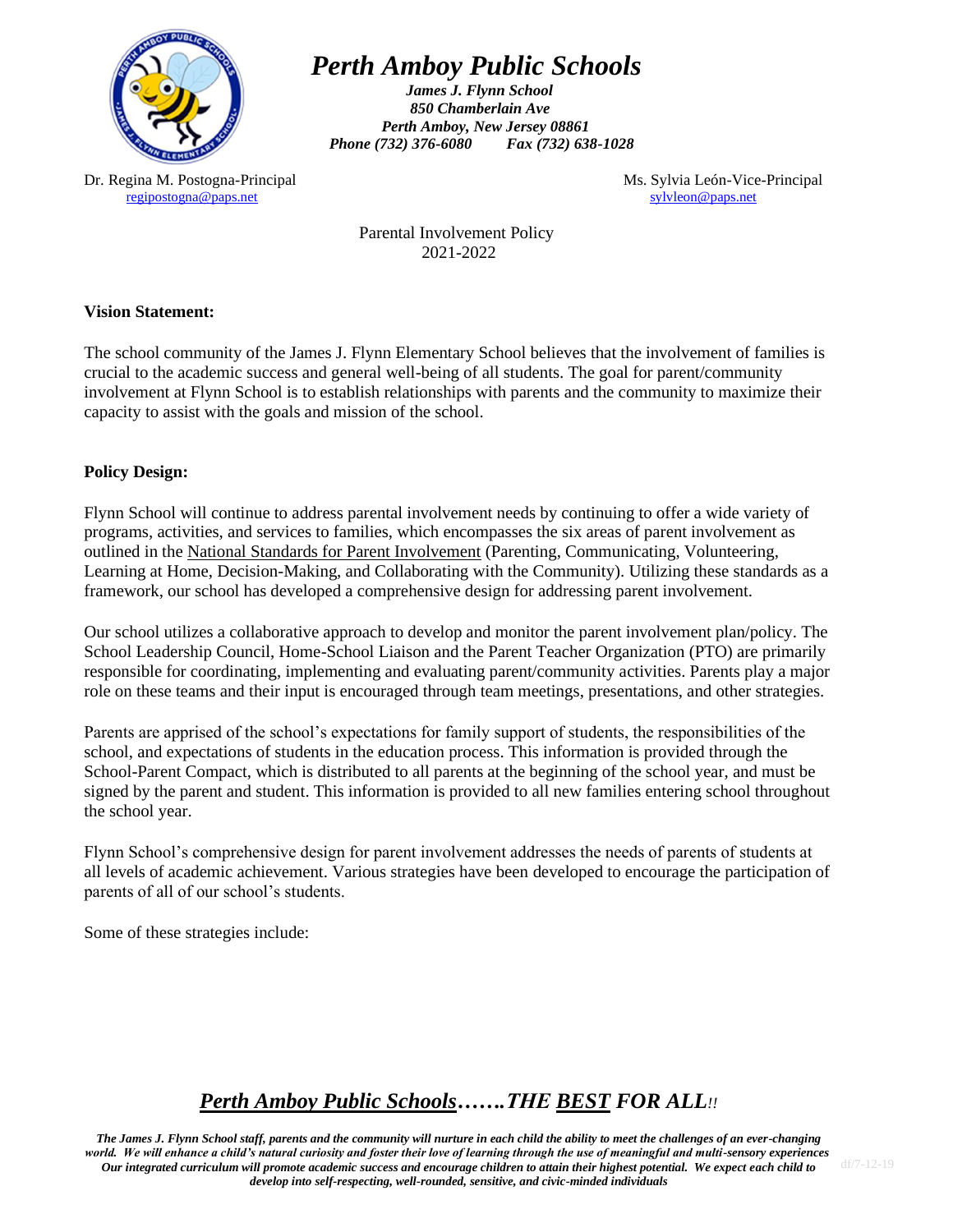

*James J. Flynn School 850 Chamberlain Ave Perth Amboy, New Jersey 08861 Phone (732) 376-6080 Fax (732) 638-1028*

Dr. Regina M. Postogna-Principal and Ms. Sylvia León-Vice-Principal Ms. Sylvia León-Vice-Principal [regipostogna@paps.net](mailto:regipostogna@paps.net) [sylvleon@paps.net](mailto:sylvleon@paps.net)

- Home notices/program invitations in English and Spanish
- Personal contact via telephone in English and/or Spanish
- School Website
- Parent Portal
- Presentations, workshops, etc. conducted in English and Spanish
- Translations provided at all conferences when necessary
- Programs emphasizing child and adult literacy
- "Take Home" packets for parents who cannot attend school programs
- Parent and student learning opportunities that address varied learning styles
- Parent Library/Resource Center

Toward this end, James J. Flynn School will provide curriculum, instruction, and facilities of the highest standards while striving for academic excellence by involving representatives of all segments of the school community in shared decision-making.

We will encourage our families to:

- Monitor students' attendance.
- Assure that students arrive at school on time.
- Make certain that students come to school dressed in the school uniform in order to comply with mandatory policy.
- Make sure homework is completed and planners are signed.
- Attend parent / teacher conferences.
- Become members of the school's Parent Team.
- Volunteer to participate at school functions.
- Participate, as appropriate, in decisions relating to their children's education.
- Allow students to participate in extended day activities.
- Stay informed about their child's education and communicating with the school by promptly reading all notices from the school or the school district either received by their child, by mail or by phone.
- Attend parent workshops.
- Support the School's Assertive Discipline Plan and the District's Code of Conduct.
- Serve on the School Leadership Council.

The comprehensive design for parent involvement at James J. Flynn Elementary School ensures that all stakeholders will share in the responsibility of planning and implementing strategies in a peaceful, safe and supportive environment that is conducive to academic success for all students.

#### *Perth Amboy Public Schools…….THE BEST FOR ALL!!*

*The James J. Flynn School staff, parents and the community will nurture in each child the ability to meet the challenges of an ever-changing world. We will enhance a child's natural curiosity and foster their love of learning through the use of meaningful and multi-sensory experiences. Our integrated curriculum will promote academic success and encourage children to attain their highest potential. We expect each child to develop into self-respecting, well-rounded, sensitive, and civic-minded individuals*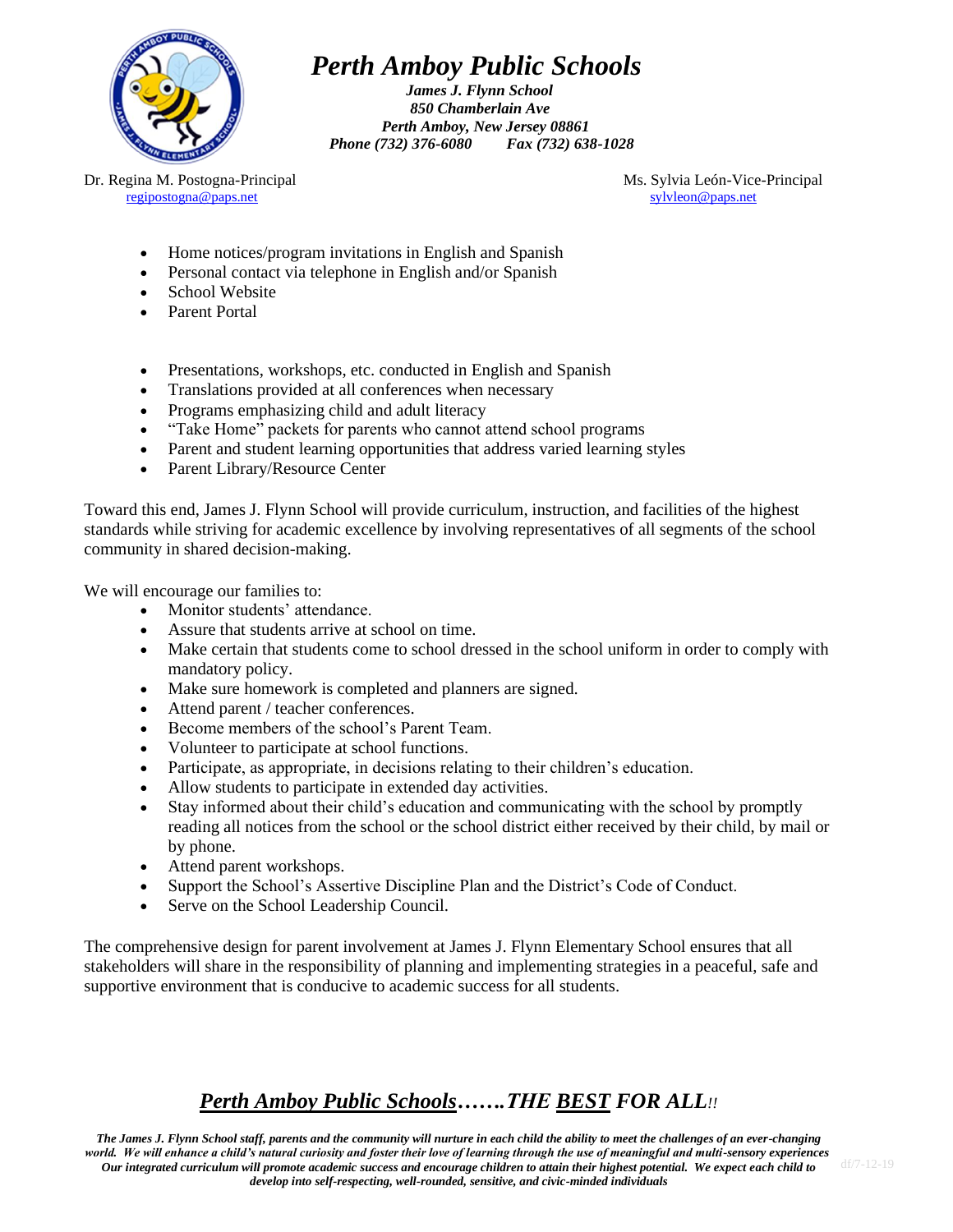

*James J. Flynn School 850 Chamberlain Ave Perth Amboy, New Jersey 08861 Phone (732) 376-6080 Fax (732) 638-1028*

Dr. Regina M. Postogna-Principal Ms. Sylvia León-Vice-Principal Ms. Sylvia León-Vice-Principal [regipostogna@paps.net](mailto:regipostogna@paps.net) [sylvleon@paps.net](mailto:sylvleon@paps.net)

#### **Policy:**

To provide an environment that is supportive of meaningful school, family, and community partnerships, our school will provide:

- 1. A welcoming family friendly environment
	- Courteous and respectful greetings/interactions from all staff members.
	- Comfortable, inviting atmosphere with information for parents prominently displayed and made available in high traffic areas.
	- Parent resources regarding child development, educational information, school and community resources available in areas of easy access to parents
	- 2. Programs / activities to engage parents in improvement of student achievement
		- Student work displayed throughout the building
		- Parent workshops, programs, seminars, etc., explaining strategies for support and reinforcing classroom instruction at home.
		- Student progress reported regularly to parents according to scheduled school conference schedule and at other times based on needs and recommendations of school personnel and/or parents.
		- Parent workshops and activities scheduled at various times to allow most parents to participate.
- 3. Establishment of positive relationships between staff and families
	- Opportunities provided throughout the school year for staff and families to participate together in various programs and activities.
	- New families are welcomed courteously, and provided with appropriate information regarding school programs, activities, schedules and resources.
	- Staff utilizes various means to communicate with families regularly including phone calls, email, in-person conferences, home notices.
	- Staff members serve as a family support team to provide resource information relevant to needs of families.

### *Perth Amboy Public Schools…….THE BEST FOR ALL!!*

*The James J. Flynn School staff, parents and the community will nurture in each child the ability to meet the challenges of an ever-changing*  world. We will enhance a child's natural curiosity and foster their love of learning through the use of meaningful and multi-sensory experiences. *Our integrated curriculum will promote academic success and encourage children to attain their highest potential. We expect each child to develop into self-respecting, well-rounded, sensitive, and civic-minded individuals*